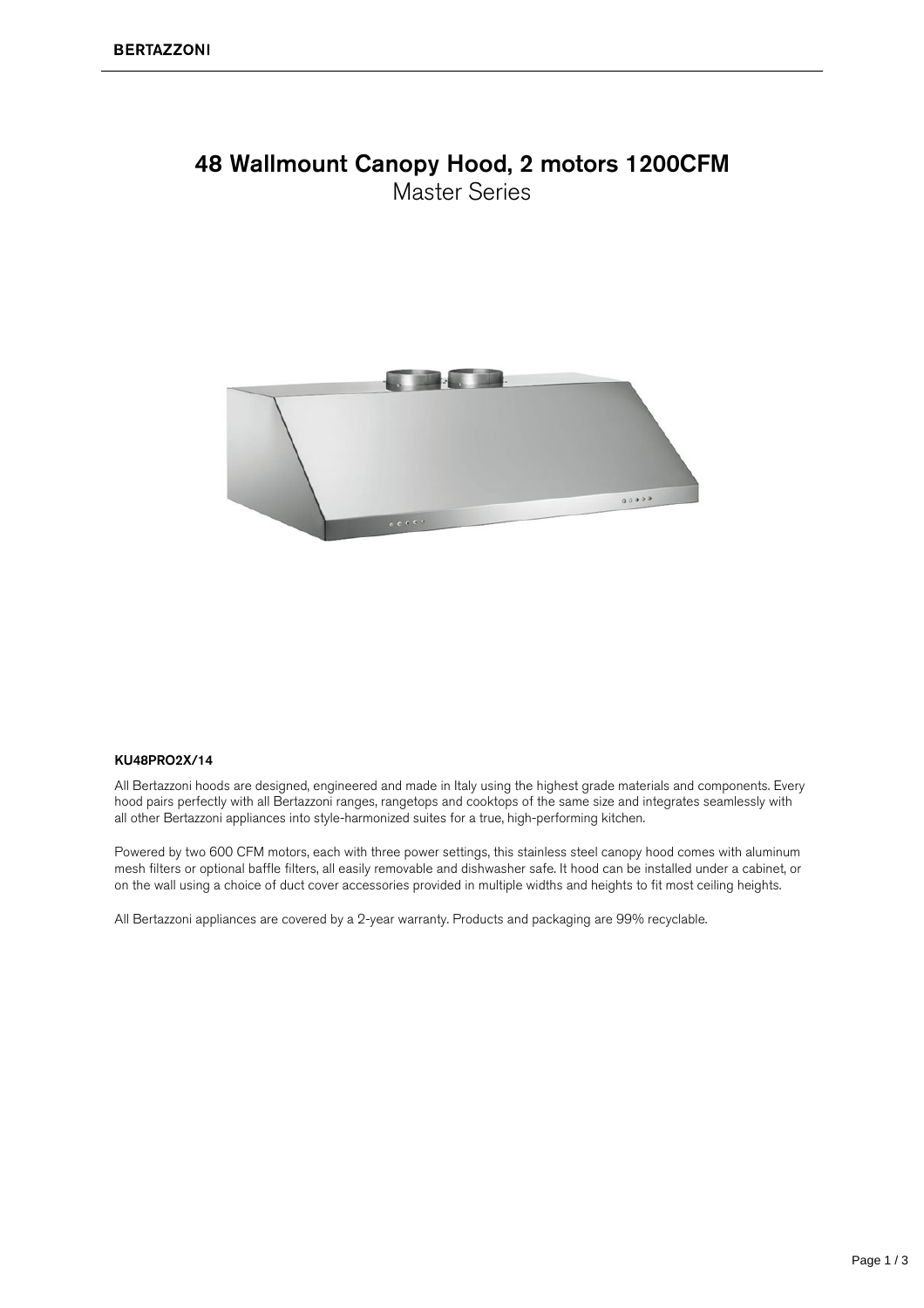# **Specifications**

### **Features**

| Hood                            |                           |
|---------------------------------|---------------------------|
| Size                            | 48 in                     |
| Hood type                       |                           |
| Hood control                    | electronic with buttons   |
| Duct cover                      | not included              |
| Motor                           | $\mathbf{2}$              |
| Speed                           | $\ensuremath{\mathsf{3}}$ |
| Filters type                    | baffle stainless steel    |
| Lights                          | 4 LED                     |
| Hood finishing                  | stainless steel           |
| Sound level                     | 59 dB(A)                  |
| Max extraction power            | 1200.00 CFM               |
| <b>Technical specifications</b> |                           |
| Electrical supply               | 120 V - 60 Hz - 6.60 A    |
| Power rating                    | 800 W                     |